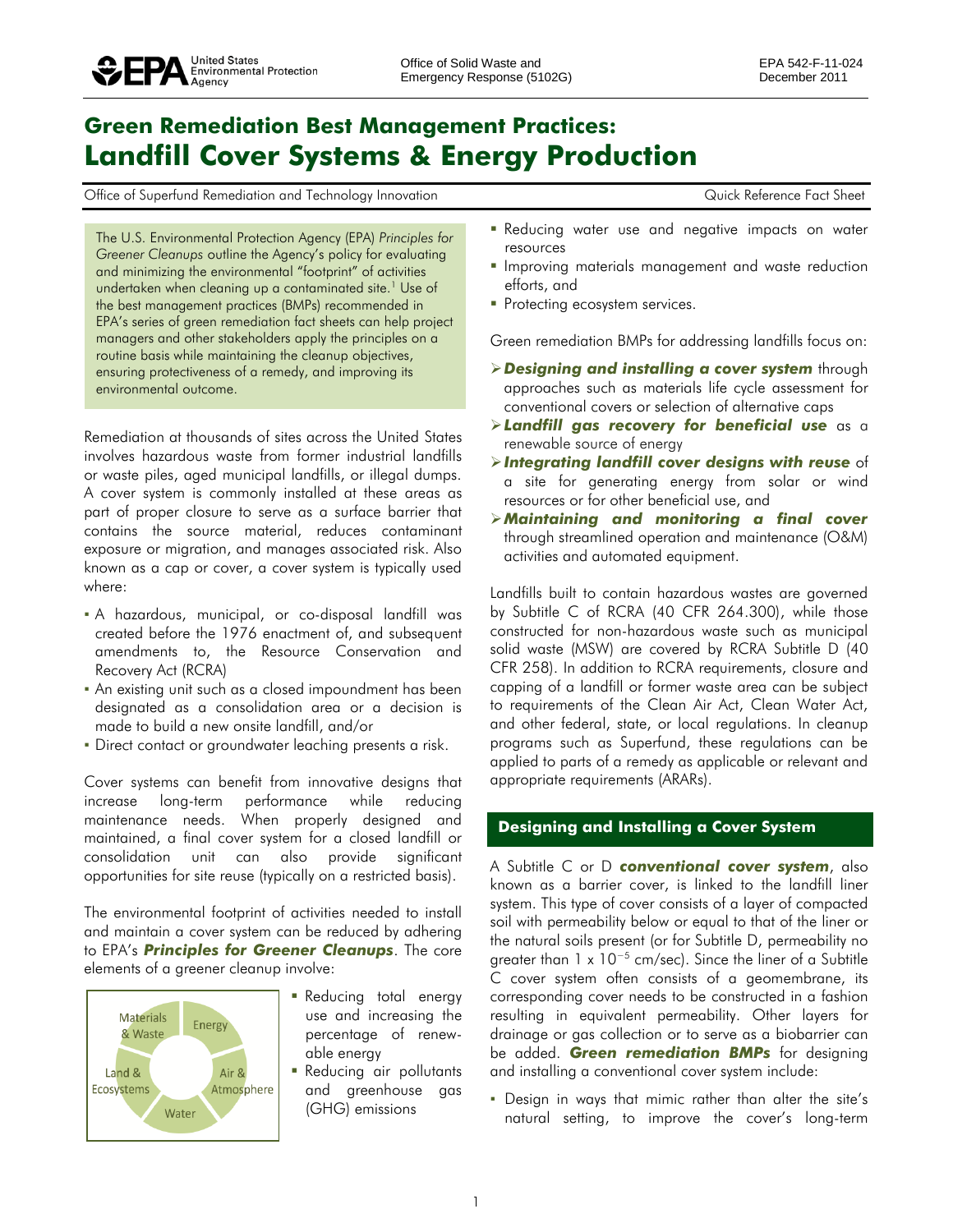performance and protect ecosystem services<sup>2</sup> such as potable water, wildlife habitat, and carbon storage

- Design a cover accounting for potential effects of climate change, which could involve changes in onsite soil development or increased vulnerability to flooding
- Use uncontaminated soil or sediment from onsite excavation instead of imported soil/sediment for the cover's frost prevention and erosion control layers; similarly, uncontaminated sand, gravel, and rocks from onsite instead of offsite areas may be used for drainage
- $\blacksquare$  Apply low impact development $^3$  strategies such as installing earthen berms to manage stormwater
- Choose geotextile fabric or drainage tubing composed of 100% recycled materials rather than virgin materials for lining, erosion control, and drainage
- Select materials with biobased content for daily activities during cover construction, including those designated for procurement by federal

agencies<sup>4</sup>

- Use clean fuel and emission control technologies for routine field vehicles and machinery such as backhoes and bulldozers to reduce fuel consumption and emission of air pollutants such as GHGs and particulate matter,<sup>5a</sup> and
- **·** Investigate onsite solar and wind resources to power equipment such as leachate pumps and flare units.

An *alternative design* for a landfill can be proposed in lieu of a RCRA barrier design if it demonstrates equivalent performance for criteria such as infiltration reduction and erosion resistance. Subtitle D landfill regulations also allow installation of equivalent alternative covers and innovative covers that support research. One alternative design involves covers composed of *asphalt or concrete*. Systems based on this design are best applied to sites where minimal settlement is expected. BMPs to reduce the environmental footprint of this design include:

- Consider using asphalt rubber (containing recycled tires) where the cover system includes a layer of asphalt
- Substitute concrete with high albedo pavement, which reflects sunlight and heat away from the cover surface and may aid growth of nearby vegetation

▪ Consider using concrete containing a high percentage

- of industrial waste by-products as substitute for cement, if tests show no contaminant leaching, and
- Use concrete washouts to assure proper disposal of mix water.



Another alterrnative design is an *evapotranspiration (ET) cover system*, which prevents infiltration of water into the contained waste.<sup>6</sup> An ET cover relies on a thick soil layer with vegetative cover capable of storing water until it is transpired or evaporated. ET covers perform best in arid and semi-arid environments such as those found in parts of the Great Plains and western states. 7



*A capillary barrier ET cover at the Monticello Mill Tailings NPL Site in Utah was designed to mimic the area's ecology and follow the natural progression of revegetation. Native species existing atop the cover after seven years include gray rabbitbrush and sagebrush.*

ET cover designs present two alternatives. A monolithic design uses a vegetated, relatively homogeneous, finegrained soil layer to retain water and limit deep drainage. In contrast, a capillary barrier design consists of a finegrained soil layer overlaying coarser material such as

sand or gravel. The coarse layer forms a capillary break at the layer interface, allowing the fine-grained layer to retain more water than a monolithic cover system of equal thickness.

*A capillary barrier ET cover system can be designed to enable the capillary break layer to act as a biobarrier or gas collection layer.*

In addition to BMPs that apply to conventional covers, BMPs for designing and installing an ET cover include:

- Choose recycled (crushed) concrete for biobarriers or capillary breaks instead of natural rock
- Select native drought-resistant plants for the upper vegetative layer to reduce maintenance needs
- Preserve biodiversity and related ecosystem services by installing a suitable mix of native shrubs, grasses, and forbs, and
- Use nonsynthetic amendments such as compost instead of chemical fertilizers if the soil or vegetation is found to need supplementation over time.

Information on alternative landfill covers at more than 200 sites is available in EPA's alternative landfill database. <sup>8</sup> Additional BMPs that can apply at many landfills undergoing cover installation are described in *Green Remediation: Best Management Practices for Excavation and Surface Restoration*. 5b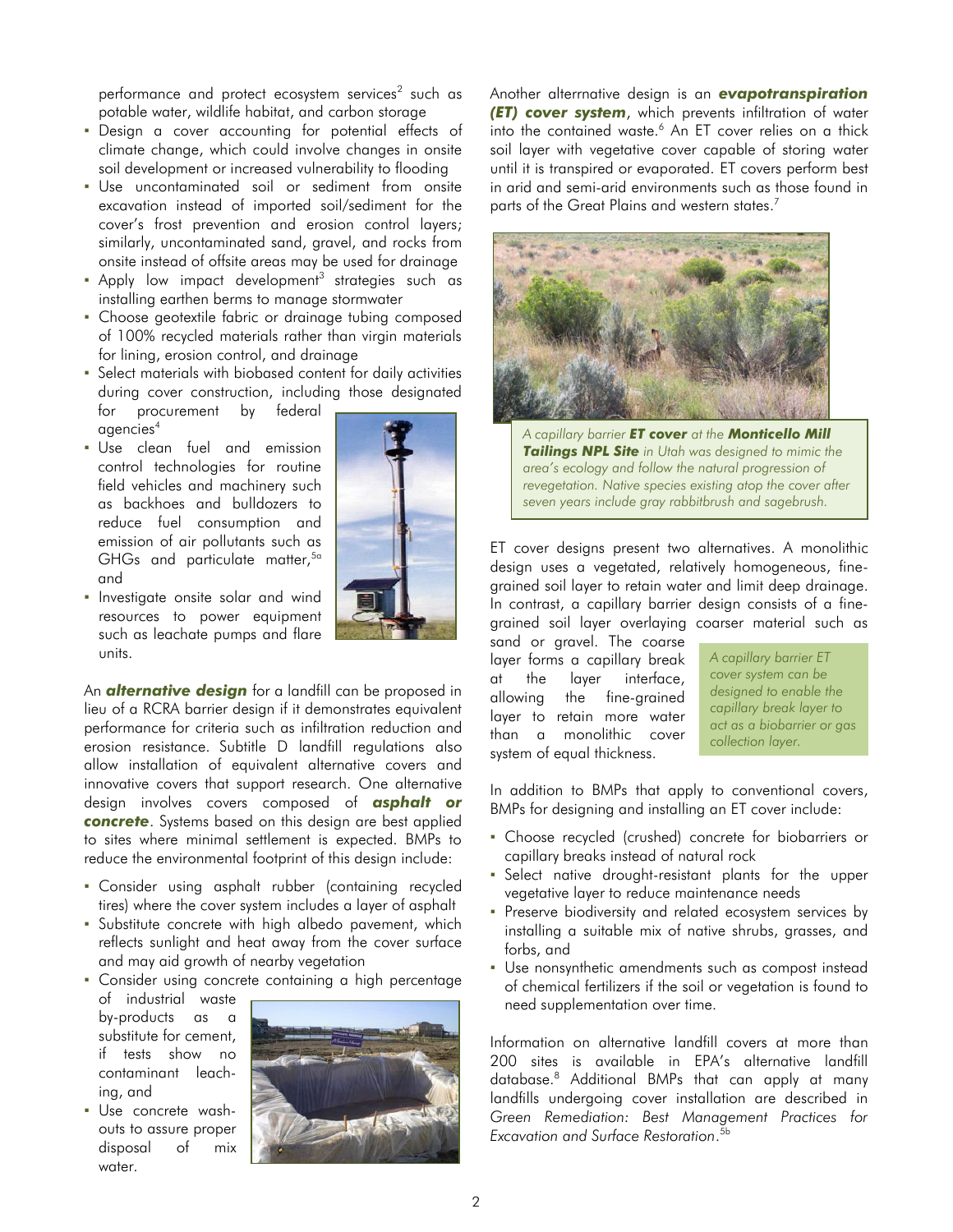### **Landfill Gas Recovery for Beneficial Use Example 2016 Reference Points of Reference**

EPA encourages owners or operators of sites with landfills to use landfill gas (LFG) as a source of energy. Evaluating the options for a waste gas-to-energy system before, rather than after, waste is placed in a new landfill or consolidation unit can maximize this potential throughout the life of a landfill. Similarly, integration of the components for an LFG collection system into the design for a final cover at a closed landfill can help avoid later retrofitting and additional costs if site or administrative conditions change over time.

The capacity of LFG to provide useable energy generally depends on its proportion of methane, a potent GHG traditionally destroyed through combustion (flaring). LFG from recently closed MSW landfills with properly operated gas collection systems, for example, often contains 40- 60% methane; the remainder consists primarily of carbon

dioxide (CO $_2$ ), another GHG. As a landfill ages, its methane generation decreases at a rate depending on the volume and type of organic waste content



and site conditions such as average rainfall. In contrast, an industrial landfill or a construction and debris landfill typically emits very little LFG throughout its life. Additional characteristics to consider when evaluating feasibility of an LFG-to-energy system include depth of the waste, impermeability of the cap and liner, and local electricity prices.

*As a small facility, the Crow Wing County SLF municipal landfill in Brainerd, MN, is not required to collect and combust its LFG. Accelerated generation of LFG after startup of the landfill's leachate collection system, however, led to voluntary installation of a 10-well LFG recovery system. With a throughput of only 30 standard cubic feet per minute (scfm), the LFG is now recovered for direct use to fuel a boiler that heats the facility's onsite buildings. Since 2009 installation of the LFG recovery system, the facility's natural gas consumption has decreased by nearly 70%. The County estimates a \$5,000 annual savings in utility costs due to lower natural gas consumption and a return on the LFG recovery system investment within eight to nine years.*

With appropriate treatment, LFG can be channeled for **direct use** to power equipment operating on low or medium BTU gas (about 50% of the heating value of natural gas) for onsite operations. Medium BTU gas also could be piped to an adjacent facility to fuel equipment such as industrial boilers and cement kilns or to provide heating in commercial businesses such as plant nurseries. LFG can also be routed to internal combustion engines, turbines, or microturbines that *generate electricity*. Internal combustion engines are typically the choice for LFG projects sized at 800 kW and larger, while microturbines are used for smaller projects (as little as 30

kW). Unlike most internal combustion engines, microturbines can operate with low LFG flow or methane content.<sup>10</sup> Most engines or turbines can be used singularly or in parallel configuration.

- *LFG energy content varies but averages about 500 BTU/cubic foot.*
- *The output of one 30-kW microturbine can power a 40-hp motor.*
- *A 1-MW generator could meet the annual electricity needs of 1,070 U.S. homes.*



*The Lowry Landfill Superfund Site in Aurora, CO, occupies over 500 acres formerly used for municipal, hazardous, and industrial waste disposal. Contamination was partially addressed by constructing a conventional four footthick soil cover over the landfill. The landfill is located adjacent to the Denver Arapahoe Disposal Site (DADS), an active municipal landfill facility. Instead of being flared, the LFG from both sites is converted into electricity by four internal combustion engines. Since 2008, the Lowry Landfill/DADS landfill gas-to-energy plant has converted 630 million cubic feet of LFG into 3.2 MWh of electrical energy each year. The local utility distributes the generated electricity under a renewable energy purchase agreement.*

Electricity generated through these LFG recovery technologies can be used to:

- Power other landfill operations such as leachate collection and treatment systems
- Provide energy for long-term cleanup operations such as groundwater pumpand-treat systems, or
- Supplement the local utility grid through sale or credit mechanisms.



*Six 70-kW microturbines replaced the flaring system used to treat LFG at the Operating Industries, Inc. Superfund site cleanup project in Monterey Park, CA. The LFG was extracted at an average rate of 4,200 scfm, with a methane content of 29-39%. Upon turbine start-up, sufficient electricity was generated to meet approximately 70% of the 600-kWh demand made by the project's combustion blowers, thermal oxidizers, and auxiliary equipment. Over eight years of microturbine operations, the project realized cumulative net savings of \$647,000.*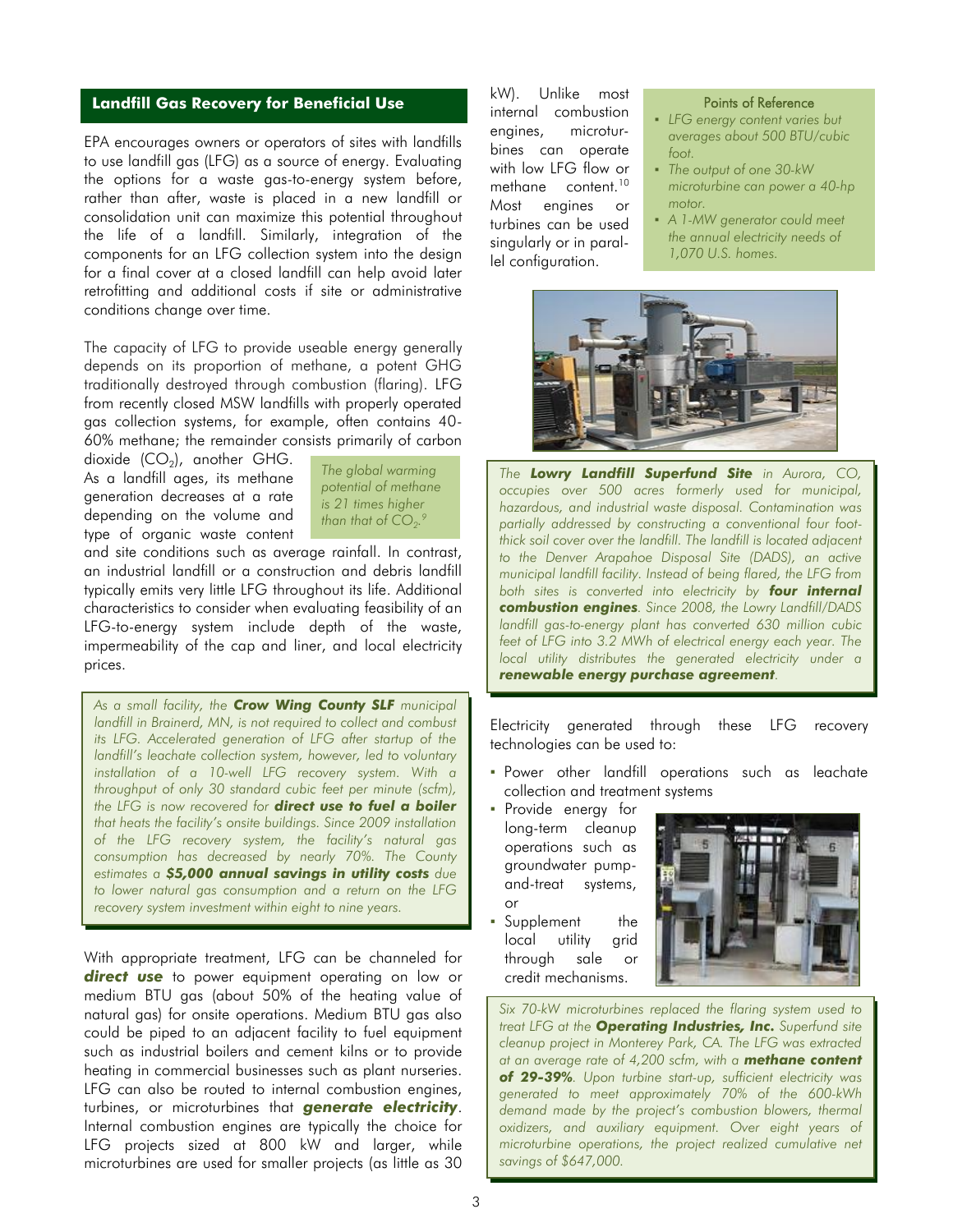| Selecting a suitable<br>landfill gas-to-energy<br>system considers the<br>short- and long-term | <b>Electricity Generation</b><br>Technology                                                                | <b>Typical LFG</b><br><b>Flow Range</b><br>(cubic feet per minute<br>(cfm) at 50% methane) | <b>Power Range</b><br>(kW or MW) | <b>Typical</b><br><b>Capital Cost</b><br>(S/kW) | <b>Typical</b><br><b>O&amp;M Cost</b><br>(S/kWh) |
|------------------------------------------------------------------------------------------------|------------------------------------------------------------------------------------------------------------|--------------------------------------------------------------------------------------------|----------------------------------|-------------------------------------------------|--------------------------------------------------|
| benefits gained by                                                                             | Internal Combustion Engine                                                                                 | $38 - 1.140$                                                                               | 100 kW - 3 MW                    | \$2,000                                         | \$195                                            |
| economy of scale                                                                               | Turbine                                                                                                    | $1,300 - 2,100$                                                                            | 800 kW - 10.5 MW                 | \$1,400                                         | \$130                                            |
| and reductions in<br>utility expenses.                                                         | Microturbine                                                                                               | $20 - 200$                                                                                 | 30 kW - 250 kW                   | \$5,500                                         | \$380                                            |
|                                                                                                | Based on information in the Landfill Methane Outreach Program "Project Development Handbook" <sup>11</sup> |                                                                                            |                                  |                                                 |                                                  |

These technologies may also *produce waste heat* that can be captured and used to generate combined heat and power (CHP). In addition to providing heat for buildings, water, or industrial processes, CHP could produce steam (from a gas turbine) which in turn can power a steam generator to produce more electricity.

LFG can also be processed on site to remove oxygen, CO<sub>2</sub>, nitrogen, and other trace gases to **produce fuels** with a high BTU content, such as pipeline-quality gas, compressed natural gas (CNG), and liquefied natural gas. An auto manufacturing plant at a former brownfield in Orion, MI, for example, relies on LFG from neighboring landfills as a substitute for natural gas in a significant portion of the plant operations.

| CNG Production from LFG <sup>11</sup> |                                               |         |  |  |
|---------------------------------------|-----------------------------------------------|---------|--|--|
| <b>LFG Flow</b>                       | <b>Production Volume</b>                      | Cost    |  |  |
| (scfm)                                | (gallons of gasoline<br>equivalent (GGE)/day) | (S/GGE) |  |  |
| 250                                   | 1,000                                         | \$1.40  |  |  |
| 500                                   | 2,000                                         | \$1.13  |  |  |
| 1,250                                 | 5,000                                         | \$0.91  |  |  |
| 2,500                                 | 10,000                                        | \$0.82  |  |  |
| 5,000                                 | 20,000                                        | \$0.68  |  |  |

Cleanup managers may explore these opportunities by:

- Applying EPA's Landfill Gas Energy Screening Tool to initially screen the potential for landfill methane recovery, associated cost, technical practicality, and anticipated reduction in GHG emissions<sup>12</sup>
- Working closely with potentially responsible parties (PRPs) and owners or operators to design and implement methane recovery projects on a voluntary basis
- **Procuring technical assistance from experts experienced** in LFG energy systems to evaluate feasibility at sites where initial screening indicates significant potential
- **Engaging utilities or developers for sites with potential to** generate "excess" electricity (beyond onsite needs) that contribute to state renewable energy portfolios
- **Soliciting partners to demonstrate technologies that are** emerging for electricity generation from LFG, such as Stirling engines (external combustion engines), organic Rankine cycle engines, and fuel cells, <sup>13</sup> and
- Using energy savings performance contracts to finance and obtain technical assistance for LFG projects undertaken by federal agencies. 14

Information to help evaluate the options is available from EPA's Landfill Methane Outreach Program (LMOP); the program's tools include the *Landfill Gas Energy Project Development Handbook* and decision-making software.<sup>15</sup> Continuously updated information about state, local, utility, and selected federal incentives promoting LFG as a source of renewable energy is available from the Database of State Incentives for Renewable Energy.<sup>16</sup>



*A system to recover LFG at the Grand River Landfill in Grand Ledge, MI, has expanded twice since 1990 start-up to become a 4.0-MW electricity generator. The system relies on 189 horizontal and vertical wells that transfer LFG to a power plant adjacent to this active MSW landfill, which includes closed treatment cells for coal-burning ash. The plant uses five 800-kW internal combustion engines fueled by LFG averaging 1,350 scfm, with a steady 51% methane content. About 5% of the generated electricity is used to operate the plant and the remainder is sold to the local utility. Six mechanical windmills drive pumps that remove the waste cell leachate, which is treated onsite before discharge to the sanitary sewer.* 

#### **Integrating Landfill Cover Designs with Reuse**

The options for reuse activities, which in some cases involves long-term cleanup in other areas of a site, can take advantage of *contact covers.* These cover systems are designed to create a biobarrier against intrusion by people, animals, and in some cases vegetation. This type of cover is generally used with metal contaminants but can also be used for organic contaminants with low mobility. Depending on site-specific reuse goals, contact covers can be constructed of asphalt, concrete, or soil.

When properly designed, landfill covers can provide significant opportunities to host economic enterprises such as *power production from solar and wind resources*. EPA, other government agencies, and developers have begun investigating the potential for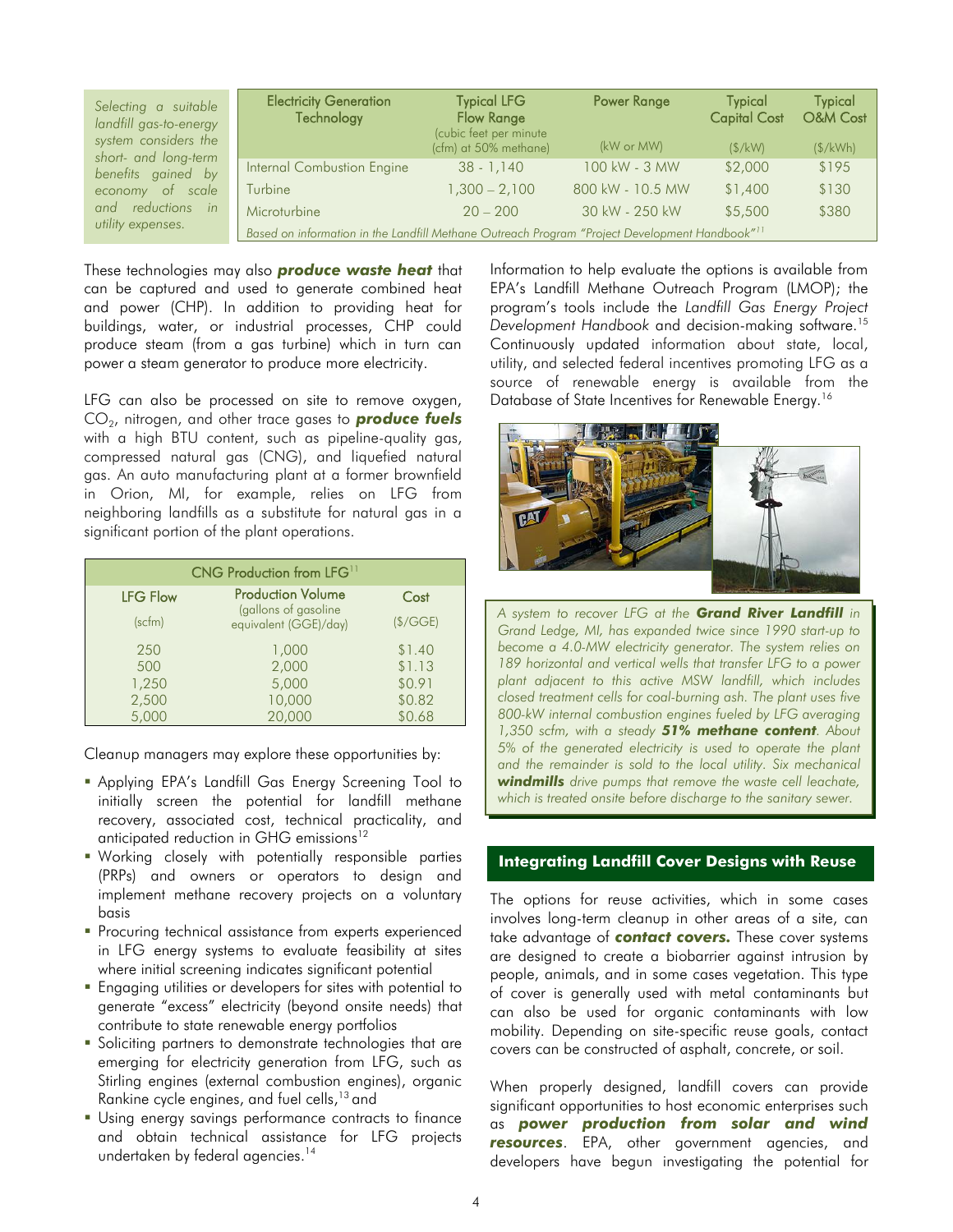reusing formerly contaminated lands and mining properties on a large-scale basis. EPA's RE-Powering America's Land initiative has tracked this potential at sites across the United States.<sup>1</sup>

EPA recommends that designs for solar farms atop closed and properly covered landfills consider technical aspects such as weight of *photovoltaic (PV) or concentrated solar power* equipment, landfill cover thickness, waste



settlement, wind or snow loading, and cover maintenance requirements. 18 Project planners also need to account for potential challenges such as ongoing cleanup activities or liabilities. 19

*A 1.48-MW solar farm began operating in late 2010 above the 28-acre ET cover at "Site 7" of the Box Canyon Landfill at Marine Corp Base Camp Pendleton, CA. The farm comprises 225 fixed-tilt PV panels in a 28-module configuration covering six acres. Each panel is mounted on a self-ballasted, non-penetrating foundation spaced sufficiently apart from others to accommodate vegetation maintenance and other cover requirements specified in the site's record of decision. Over the first year of operation, the PV system produced over 2,425 MWh of electricity for transmission to the local utility. This resulted in an electricity savings of about \$340,000, demand savings of about \$95,000, and an estimated CO<sup>2</sup> offset exceeding 1,540 tons. More solar energy will be captured through solar farm expansion and solar-powered ignition systems for LFG vents.* 

Another option is use of a *solar geomembrane cover*, which can meet Subtitle D alternative cap requirements while converting solar energy to useable

power. A solar geomembrane cover also can be integrated with a LFG recovery system to maximize production of electricity from renewable resources.



*The landfill cover system at the Hickory Ridge Landfill in Conley, GA, relies on a 60-mil reinforced, synthetic membrane covering 45 acres. The exposed geomembrane overlays 12 inches of an intermediate cover and a compacted grading layer. Approximately 7,000 flexible PV panels are bonded to the membrane, which is positioned on about 10 acres with 18° southern and western slopes. Power cables in flexible conduit extend to the edge of the cap where they connect to an inverter. The 1-MW facility is expected to annually generate 1.3 million kWh of electricity that will be sold to the local utility under a renewable energy purchase agreement.*

Depending on the cover type, project managers can explore *other compatible uses of land* with properly covered landfills, such as:

- Greenspace for wildlife preservation or recreation<sup>20</sup>
- Agriculture such as hay production, and
- **Seed harvesting to revegetate other sites.**

Project managers also can explore approaches for recycling portions of the onsite waste, as an alternative to capping that provides economic and land use benefits. Cleanup at the Fairmont Coke Works-Sharon Steel Site in Fairmont, WV, for example, involves excavating, sorting, and blending the various consitutents to form feedstock sold to a local synfuel power plant.

Waste not contained in landfills or in disposal pits but left in place may provide other reuse opportunities while significantly reducing land and ecosystem disturbance during cleanup. This approach requires assessment of potential human health risk posed by the remaining hazardous substances or constituents and likely involves long-term institutional controls, restricted use, and ongoing liability to site owners.<sup>21</sup> Low human health risk at a high-elevation mining site, for example, may not affect anticipated use of a site for purposes such as community recreation or power production from renewable resources.

*In 2007, a 2-MW solar farm was installed atop a 12-acre monolithic ET cover for construction debris at Fort Carson, CO. The design included selecting a native seed mix that would yield shade and drought-tolerant vegetation with a short height. Monitoring and O&M indicates more successful vegetative growth in areas shaded by the ground-mounted PV panels than in non-shaded areas, with no evidence of erosion caused by the panels. Vehicle traffic inside the fenced solar farm is kept to a minimum to avoid land disturbance, particularly under wet conditions. No irrigation has been needed despite the site's semi-arid climate, and no chemical pesticides/herbicides have been applied.* 

*One round of early summer mowing to a four-inch height is typically sufficient to control weeds, minimize wildfire fodder, allow year-round light access across the site, and prevent shading of the PV panels. Periodic hand-washing of the solar modules is performed by using low-pressure hosing and heavily diluted vinegar. This maintenance is performed by the solar developer (Conergy) under a 20-year contract with Carson Solar I, LLC, the project owner. In return, the owner sells the generated electricity to Fort Carson at a reduced rate under a 20-year power purchasing agreement.* 

### **Monitoring and Maintaining a Final Cover**

Proper O&M of a cover system and landfill closure elements such as a gas collection system is needed to ensure they are performing as intended. Monitoring and maintenance BMPs can involve simple but efficient procedural changes as well as advanced field equipment to increase efficiencies, such as: